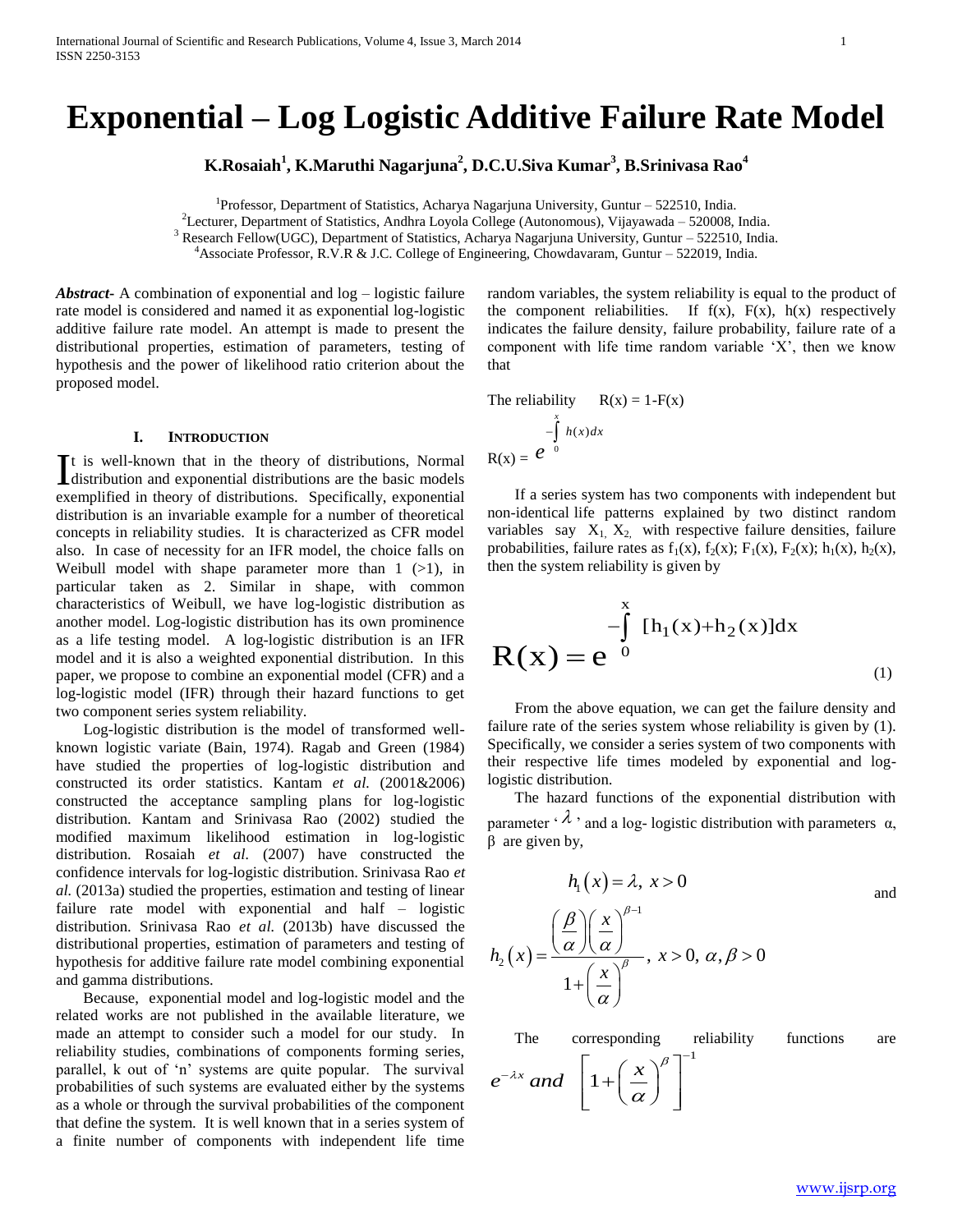The reliability of the series system is

$$
R(x) = e^{-\int_{0}^{x} \left(\frac{\beta}{\alpha} \left(\frac{x}{\alpha}\right)^{\beta-1}\right) dx}
$$
\n(2)

 We consider the failure density corresponding to (2) as our exponential log-logistic additive failure rate model (ELLAFRM). The distributional properties, graphical natures for different choices of  $\lambda$ ,  $\beta$  (assuming  $\alpha = 1$ ) are discussed in Section II. Estimation of parameters is presented in Section III. Likelihood ratio criterion and power of likelihood ratio criterion are given in Sections IV and V respectively. Summary and conclusions are given in Section VI.

## **II. DISTRIBUTIONAL PROPERTIES**

 The probability density function (pdf), the cumulative distribution function (cdf), failure rate of ELLAFRM are respectively given by

respectively given by  
\n
$$
f(x) = e^{-\lambda x - \log \left[1 + \left(\frac{x}{\alpha}\right)^{\beta}\right]} \left[\lambda + \frac{\beta x^{\beta - 1}}{\alpha^{\beta} + x^{\beta}}\right], \qquad x > 0, \alpha > 0, \beta > 0, \lambda > 0
$$
\n(3)

$$
F(x) = 1 - e^{-\lambda x - \log \left[1 + \left(\frac{x}{\alpha}\right)^{\beta}\right]}, \qquad x > 0, \lambda > 0, \alpha > 0, \beta > 0
$$
 (4)

$$
h(x) = \lambda + \frac{\beta x^{\beta - 1}}{\alpha^{\beta} + x^{\beta}}, \quad x > 0; \quad \lambda, \alpha, \beta > 0
$$
\n
$$
\tag{5}
$$

 The following graphs show that the hazard function is decreasing for initial values of x and then constant.





#### **III. MAXIMUM LIKELIHOOD ESTIMATION**

Let  $x_1, x_2, \ldots, x_n$  is a random sample of size 'n' drawn from the ELLAFRM with pdf given in equation (3), then the likelihood function is given by

$$
L = \prod_{i=1}^{n} f(x_i; \lambda, \alpha, \beta)
$$
  
\n
$$
\implies L = \frac{n}{\pi} \left[ e^{-\lambda x_i - \log \left[1 + {x / \alpha} \right]^{\beta}} \right] \left[ \lambda + \frac{\beta x_i^{\beta - 1}}{\alpha^{\beta} + x_i^{\beta}} \right]
$$
  
\n
$$
\implies \log L = \sum_{i=1}^{n} \log \left[ e^{-\lambda x_i - \log \left[1 + {x / \alpha} \right]^{\beta}} \right] \left[ \lambda + \frac{\beta x_i^{\beta - 1}}{\alpha^{\beta} + x_i^{\beta}} \right]
$$
  
\n(6)  
\n
$$
\implies \log L = \sum_{i=1}^{n} \log \left[ e^{-\lambda x_i - \log \left[1 + {x / \alpha} \right]^{\beta}} \right] \left[ \lambda + \frac{\beta x_i^{\beta - 1}}{\alpha^{\beta} + x_i^{\beta}} \right]
$$
  
\n(7)

The MLE's of  $\lambda$ ,  $\alpha$  can be obtained with known  $\beta$  by solving the following likelihood equations

the following nkenhood equations  
\n
$$
\frac{\partial \log L}{\partial \lambda} = 0 \qquad \Rightarrow \sum_{i=1}^{n} \left[ -x_i + \frac{1}{\lambda + \frac{\beta x_i^{\beta - 1}}{\alpha^{\beta} + x_i^{\beta}}} \right] = 0
$$
\n
$$
\frac{\partial \log L}{\partial \lambda} = 0
$$
\n(8)

$$
\frac{\partial \log L}{\partial \alpha} = 0
$$
\n
$$
\Rightarrow \beta \sum_{i=1}^{n} \left[ \frac{x_i^{\beta}}{\alpha (\alpha^{\beta} + x_i^{\beta})} - \frac{\beta x_i^{\beta - 1} \alpha^{\beta - 1}}{\left[ \lambda (\alpha^{\beta} + x_i^{\beta}) + \beta x_i^{\beta - 1} \right] \left[ \alpha^{\beta} + x_i^{\beta} \right]} \right] = 0
$$
\n(9)

Assuming that  $\beta$  is known, the equations (8) and (9) have to be solved simultaneously through iterative only with some well known numerical methods to get the MLEs of  $\lambda$  and  $\alpha$  say  $\hat{\lambda}$ and  $\hat{\alpha}$  respectively.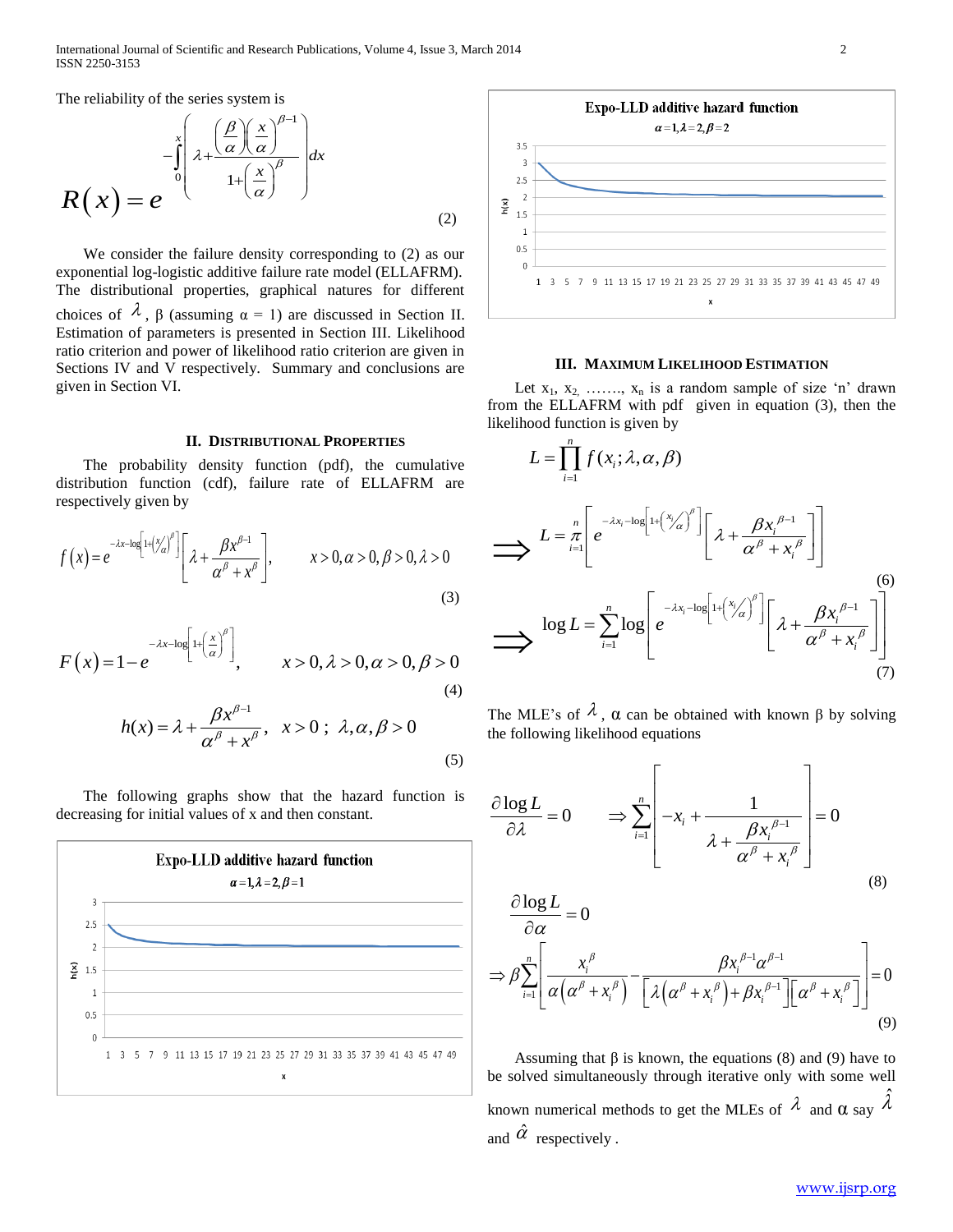International Journal of Scientific and Research Publications, Volume 4, Issue 3, March 2014 3 ISSN 2250-3153

 However, by using a simple successive method, the ML equations (8) and (9) can be further simplified and get the following estimator (not ML estimator) for  $\lambda$ .

 $\hat{\lambda} = -\frac{1}{n}$ 

 $\widetilde{\lambda} =$ 

*i*

*x*

*n*

 $\sum$ 

 Accordingly, the exact variances of the MLEs are not mathematically tractable. However, the asymptotic variance, covariance of the estimates of the parameters is obtained using the following elements of the information matrix:

$$
I_{11} = -E\left(\frac{\partial^2 \log L}{\partial \lambda^2}\right) = -E\left[-\sum_{i=1}^n \frac{1}{\left[\lambda + \frac{\beta x_i^{\beta - 1}}{\alpha^\beta + x_i^\beta}\right]^2}\right]
$$
(11)

$$
\mathbf{I}_{12} = \mathbf{I}_{21} = -E \left( \frac{\partial^2 \log L}{\partial \lambda \partial \alpha} \right) = -E \left[ \sum_{i=1}^n \frac{\beta^2 x_i^{\beta - 1} \alpha^{\beta - 1}}{\left[ \lambda \left( \alpha^\beta + x_i^\beta \right) + \beta x_i^{\beta - 1} \right]^2} \right]
$$
(12)

$$
I_{22} = -E\left(\frac{\partial^2 \log L}{\partial \alpha^2}\right)_= -E\left[\beta \sum_{i=1}^n \left[\frac{-x_i^{\beta} \left(\beta \alpha^{\beta-1} \alpha + (\alpha^{\beta} + x_i^{\beta})\right)}{\left[\alpha \left(\alpha^{\beta} + x_i^{\beta}\right)\right]^2}\right] - \frac{1}{\beta x_i^{\beta-1}}\left[\frac{(\beta-1) \alpha^{\beta-2} \left(\left[\lambda \left(\alpha^{\beta} + x_i^{\beta}\right) + \beta x_i^{\beta-1}\right]\left[\alpha^{\beta} + x_i^{\beta}\right]\right) - (\beta \alpha^{\beta-1} \left[\lambda \left(\alpha^{\beta} + x_i^{\beta}\right) + \beta x_i^{\beta-1}\right] + \lambda \beta \alpha^{\beta-1} \left(\alpha^{\beta} + x_i^{\beta}\right)\right)\alpha^{\beta-1}}{\left(\left[\lambda \left(\alpha^{\beta} + x_i^{\beta}\right) + \beta x_i^{\beta-1}\right]\left[\alpha^{\beta} + x_i^{\beta}\right]\right)^2}
$$
\n(13)

The estimated information matrix elements are  
\n
$$
\hat{\mathbf{I}}_{11} = -E \left( \frac{\partial^2 \log L}{\partial \lambda^2} \right) |_{\lambda = \hat{\lambda}} \qquad \hat{\mathbf{I}}_{12} = \hat{\mathbf{I}}_{21} = -E \left( \frac{\partial^2 \log L}{\partial \lambda \partial \alpha} \right) |_{\lambda = \hat{\lambda}, \alpha = \hat{\alpha}}
$$

and 
$$
\hat{\mathbf{l}}_{22} = -E \left( \frac{\partial^2 \log L}{\partial \alpha^2} \right) |_{\alpha = \hat{\alpha}}
$$

The estimated asymptotic dispersion matrix of the MLEs is given by the inverse of

 $\overline{\phantom{a}}$  $\overline{\phantom{a}}$  $\rfloor$  $\overline{\phantom{a}}$  $\mathsf{L}$  $\overline{a}$ L  $\overline{a}$  $21 \t 22$  $11 - 12$  $\hat{\text{I}}_{21}$   $\hat{\text{I}}$  $\hat{\textbf{I}}_{11}$   $\hat{\textbf{I}}$ 

# **IV. LIKELIHOOD RATIO TYPE CRITERION AND CRITICAL VALUES**

 Let us designate our distribution **ELLAFRM** as null population, say  $P_0$ . We call exponential distribution as alternate population, say  $P_1$ . We propose a null hypothesis  $H_0$ : "A given sample belongs to the population  $P_0$ " against an alternative hypothesis  $H_1$ : "The sample belongs to population  $P_1$ ". Let  $L_1$ ,  $L_0$ respectively stand for the likelihood function of the sample with population  $P_1$  and  $P_0$ . Both  $L_1$  and  $L_0$  contain the respective parameters of the population. The given sample is used to get the parameters of  $P_1$ ,  $P_0$ , so that for the given sample, the value of  $L_1/L_0$  is now estimated. If  $H_0$  is true,  $L_1/L_0$  must be small, therefore for accepting  $H_0$  with a given degree of confidence,  $L_1/L_0$  is compared with a critical value with the help of the percentiles in the sampling distribution of  $L_1/L_0$ .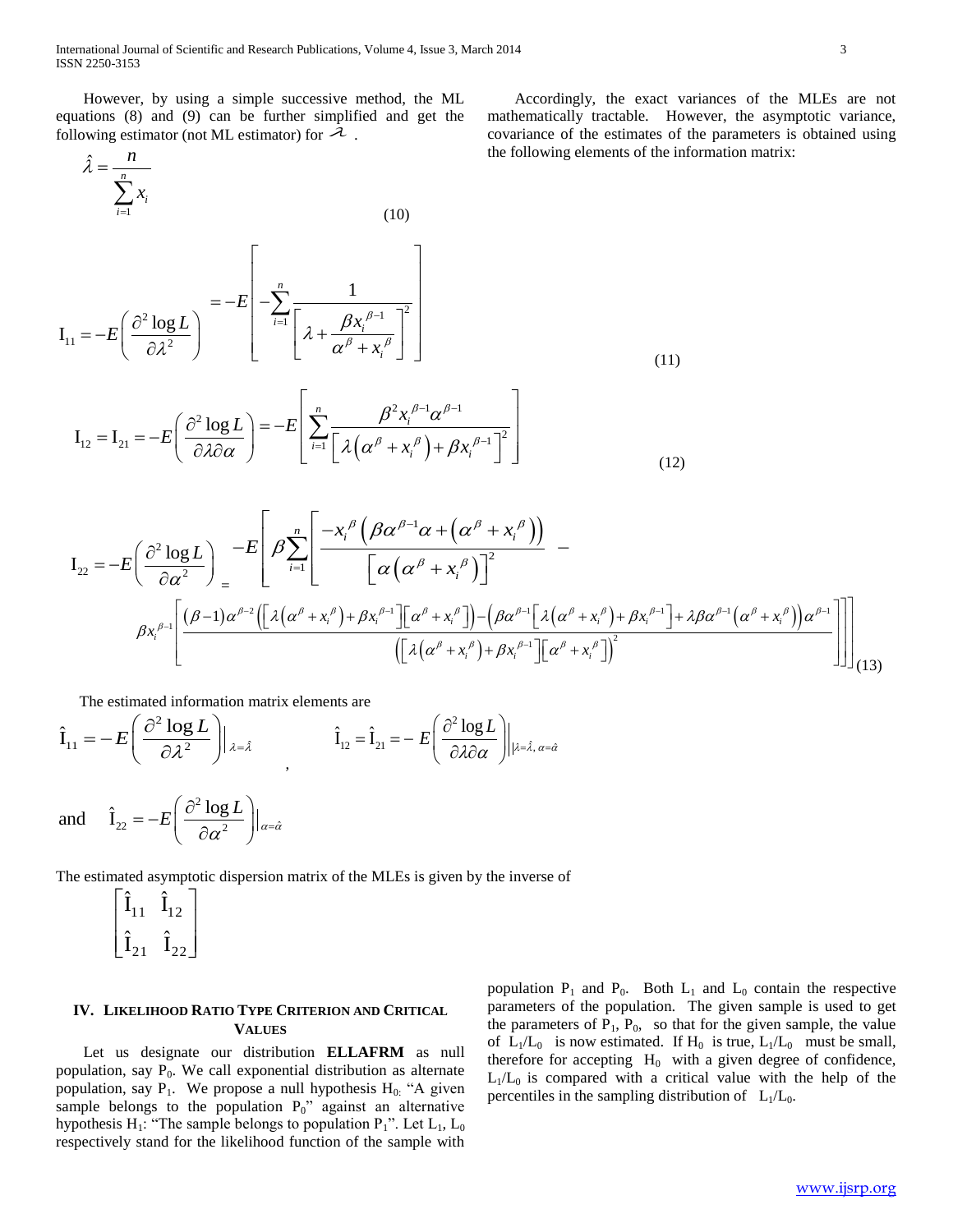We have seen in Section 4, how to get the estimates of parameters. But the sampling distribution of  $L_1/L_0$  is not analytical, we therefore resorted to the empirical sampling distribution through simulation. We have generated random samples of size  $2(1)10$  from the population  $P_0$  with various parameter combinations and get the value of  $L_1$ ,  $L_0$  along with the estimates of respective parameters for each sample. The percentiles of  $L_1/L_0$  at various probabilities are computed and are given in Tables 1 to 3.

**Table -1**: Percentiles of  $L_1/L_0$  for  $\alpha = 1$ ,  $\lambda = 1$ ,  $\beta = 2$ 

| n  | 0.99   | 0.975  | 0.95   | 0.05   | 0.025  | 0.01   |
|----|--------|--------|--------|--------|--------|--------|
| 2  | 3.1748 | 1.8985 | 1.3072 | 0.4991 | 0.4938 | 0.4872 |
| 3  | 2.7711 | 1.7240 | 1.2677 | 0.3660 | 0.3547 | 0.3498 |
| 4  | 2.8102 | 1.6521 | 1.1175 | 0.2700 | 0.2625 | 0.2547 |
| 5  | 2.4595 | 1.8190 | 0.9772 | 0.2000 | 0.1924 | 0.1857 |
| 6  | 2.0317 | 1.3517 | 0.8563 | 0.1479 | 0.1422 | 0.1371 |
| 7  | 1.9982 | 1.1476 | 0.7408 | 0.1089 | 0.1402 | 0.1009 |
| 8  | 1.8364 | 1.0352 | 0.6722 | 0.0832 | 0.0772 | 0.0746 |
| 9  | 1.2912 | 0.8237 | 0.5504 | 0.0611 | 0.0575 | 0.0536 |
| 10 | 1.2227 | 0.7506 | 0.4759 | 0.0457 | 0.0425 | 0.0396 |

**Table – 2:** Percentiles of  $L_1/L_0$  for  $\alpha = 1$ ,  $\lambda = 2$ ,  $\beta = 2$ 

| n  | 0.99   | 0.975  | 0.95   | 0.05   | 0.025  | 0.01   |
|----|--------|--------|--------|--------|--------|--------|
| 2  | 2.0360 | 1.5561 | 1.2253 | 0.7671 | 0.7583 | 0.7495 |
| 3  | 2.0246 | 1.5835 | 1.2806 | 0.6885 | 0.6795 | 0.6644 |
| 4  | 2.2464 | 1.6317 | 1.2722 | 0.6160 | 0.6031 | 0.5949 |
| 5  | 2.2765 | 1.7299 | 1.2907 | 0.5511 | 0.5395 | 0.5295 |
| 6  | 2.2025 | 1.6206 | 1.2341 | 0.4949 | 0.4853 | 0.4724 |
| 7  | 2.1648 | 1.5702 | 1.1961 | 0.4440 | 0.4316 | 0.4239 |
| 8  | 2.1820 | 1.6057 | 1.1646 | 0.4011 | 0.3876 | 0.3748 |
| 9  | 1.8864 | 1.4697 | 1.1364 | 0.3608 | 0.3485 | 0.3374 |
| 10 | 1.9067 | 1.3768 | 1.1642 | 0.3252 | 0.3138 | 0.2979 |

**Table – 3:** Percentiles of  $L_1/L_0$  for  $\alpha = 1$ ,  $\lambda = 3$ ,  $\beta = 2$ 

| $\mathbf n$    | 0.99   | 0.975  | 0.95   | 0.05   | 0.025  | 0.01   |  |
|----------------|--------|--------|--------|--------|--------|--------|--|
| 2              | 1.5899 | 1.3377 | 1.1367 | 0.8704 | 0.8651 | 0.8531 |  |
| 3              | 1.6767 | 1.3865 | 1.2034 | 0.8258 | 0.8191 | 0.8063 |  |
| $\overline{4}$ | 1.8069 | 1.4294 | 1.2104 | 0.7796 | 0.7700 | 0.7599 |  |
| -5             | 1.8615 | 1.5064 | 1.2212 | 0.7394 | 0.7266 | 0.7173 |  |
| 6              | 1.8182 | 1.4643 | 1.2159 | 0.6989 | 0.6908 | 0.6737 |  |
| 7              | 1.8471 | 1.4986 | 1.1990 | 0.6604 | 0.6515 | 0.6419 |  |
| 8              | 1.9015 | 1.5261 | 1.2276 | 0.6284 | 0.6155 | 0.5977 |  |
| 9              | 1.8025 | 1.4491 | 1.2234 | 0.5959 | 0.5860 | 0.5716 |  |
| 10             | 1.7324 | 1.4192 | 1.2444 | 0.5652 | 0.5522 | 0.5378 |  |

## **V. POWER OF LIKELIHOOD RATIO CRITERION**

 In testing of hypothesis, we know that the power of a test statistic is the complementary probability of accepting a false hypothesis at a given level of significance. Let us conventionally fix 5% level of significance. So that the percentiles given in Table 1 to 3 under the column 0.05 shall become the critical values. We generate a random sample of sizes 2(1)10 from the population  $P_1$  namely exponential. At this sample, we find the estimates of the parameters of  $P_1$  and  $P_0$  using the respective probability models. Accordingly, we get the estimates of  $L_1$ ,  $L_0$ for the sample from  $P_1$ .

 Over repeated simulation runs, we get the proportion of values of  $L_1/L_0$  that fall below the respective critical values of Table 1 to 3. These proportions would give the value of  $\beta$ , the probability of type II error. If the test statistic has a discriminating power, β must be small so that the power l-β must be large. Various power values are given in Table-4. We see that as 'n' increases,  $β$  is decreasing and hence l- $β$  increases. We conclude that as long as 'n' increases the power of the likelihood ratio criterion increases. We therefore conclude that exponential can be a reasonable alternative to our model in small samples.

| Power of Likelihood Ratio criterion for $\alpha = 1$ |                            |       |                            |       |                          |       |  |  |
|------------------------------------------------------|----------------------------|-------|----------------------------|-------|--------------------------|-------|--|--|
|                                                      | $\lambda = 1, \ \beta = 2$ |       | $\lambda = 2, \ \beta = 2$ |       | $\lambda = 3, \beta = 2$ |       |  |  |
| n                                                    | 0.975                      | 0.950 | 0.975                      | 0.950 | 0.975                    | 0.950 |  |  |
| 2                                                    | 0.883                      | 0.826 | 0.783                      | 0.747 | 0.729                    | 0.691 |  |  |
| 3                                                    | 0.860                      | 0.817 | 0.734                      | 0.687 | 0.654                    | 0.624 |  |  |
| 4                                                    | 0.854                      | 0.797 | 0.713                      | 0.658 | 0.607                    | 0.576 |  |  |
| 5                                                    | 0.882                      | 0.789 | 0.716                      | 0.631 | 0.569                    | 0.519 |  |  |
| 6                                                    | 0.837                      | 0.769 | 0.674                      | 0.604 | 0.530                    | 0.470 |  |  |
| 7                                                    | 0.824                      | 0.755 | 0.634                      | 0.569 | 0.495                    | 0.431 |  |  |
| 8                                                    | 0.815                      | 0.744 | 0.626                      | 0.550 | 0.452                    | 0.390 |  |  |
| 9                                                    | 0.795                      | 0.725 | 0.589                      | 0.529 | 0.407                    | 0.370 |  |  |
| 10                                                   | 0.797                      | 0.718 | 0.562                      | 0.514 | 0.369                    | 0.332 |  |  |

**Table – 4**

## **VI. SUMMARY AND CONCLUSIONS**

 Exponential and log-logistic failure rate models are combined for the reliability studies and is named as Exponential – log logistic additive failure rate model. The distributional

properties, estimation of parameters, testing of hypothesis and the power of likelihood ratio criterion about the proposed model are discussed.